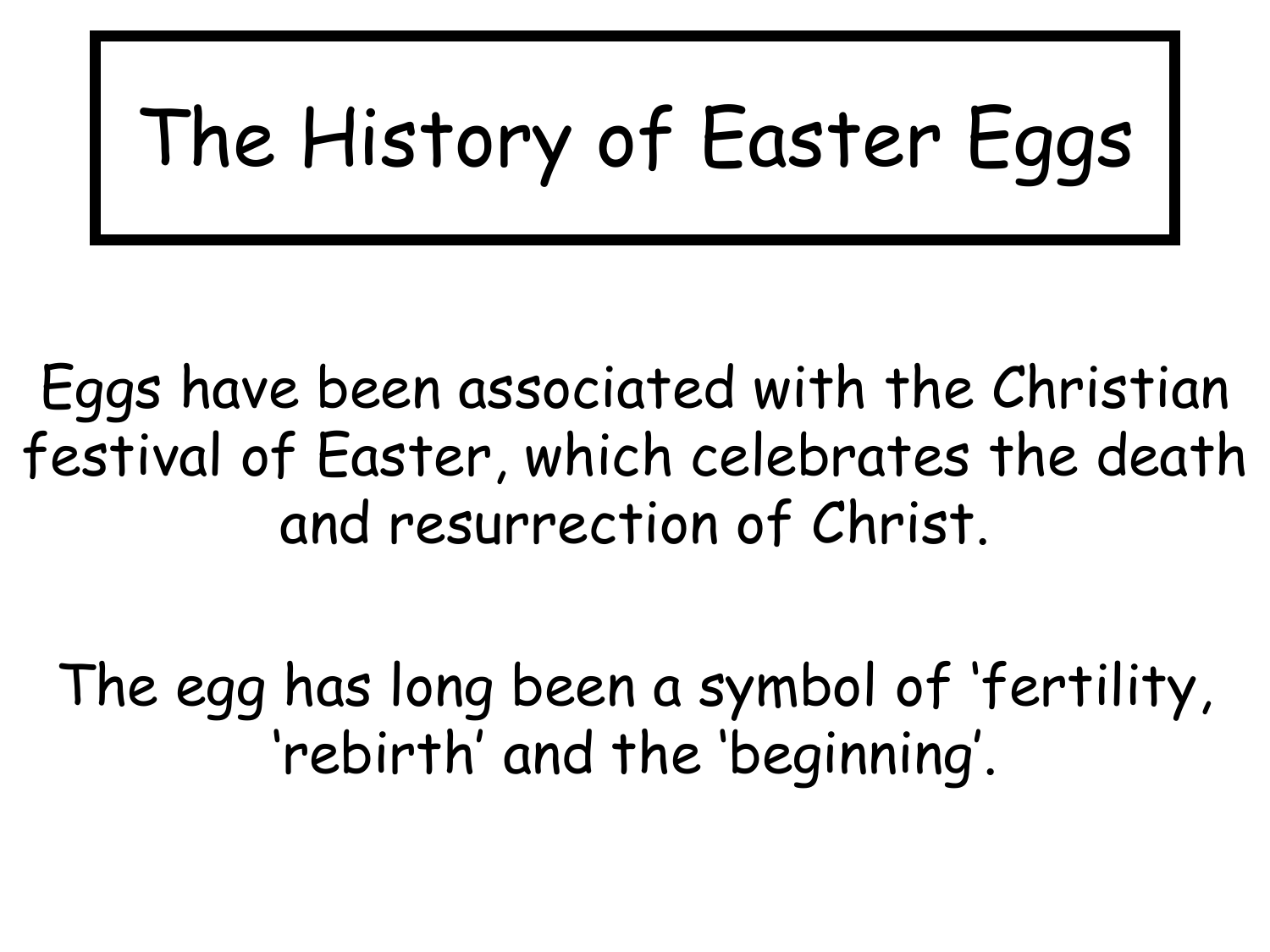# Eggs as an Easter Gift

The earliest Easter eggs were hen or duck eggs decorated at home in bright colours with vegetable dye and charcoal.

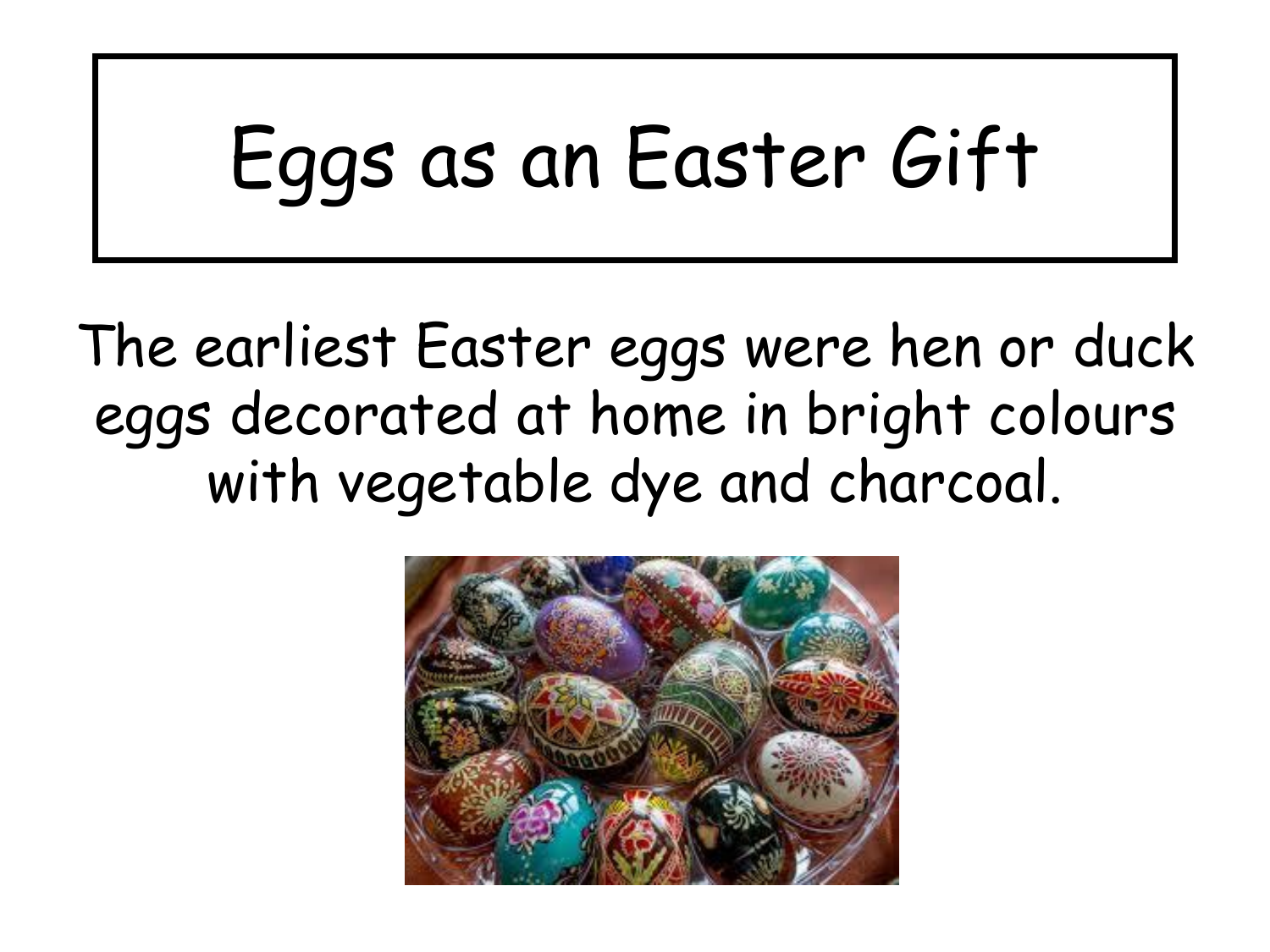The 17th and 18th centuries saw the manufacture of egg shaped toys, which were given to children at Easter.

The Victorians had cardboard, 'plush' and satin covered eggs filled with Easter gifts and chocolates.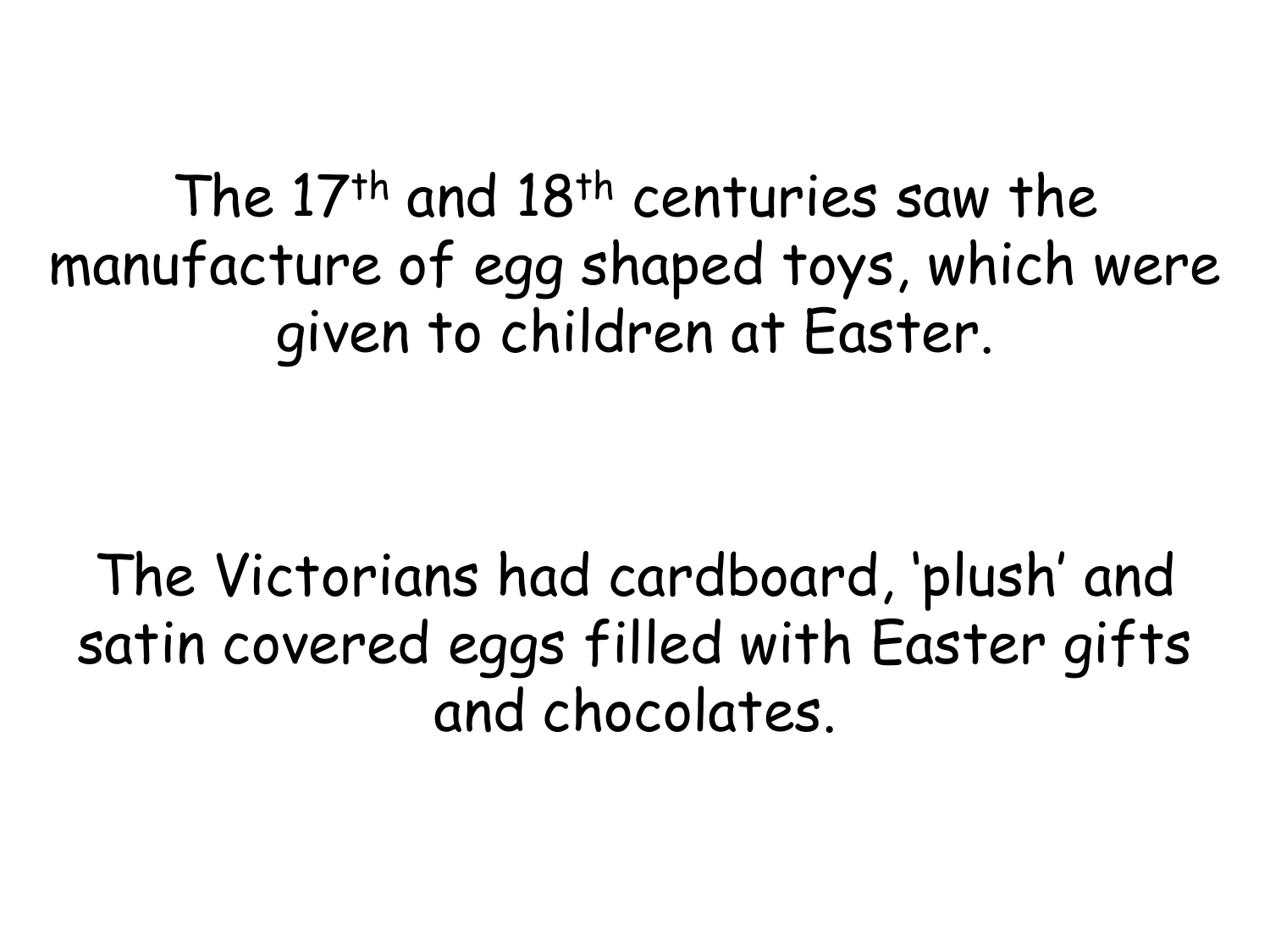The ultimate egg shaped gifts were the creations of Carl Faberge made during the 19<sup>th</sup> century.

The Fabergé eggs were made for the Russian Royal family, with the first one being made for Tsar Alexander III to give to his wife as a gift.



They are very rare as only 65 were ever made.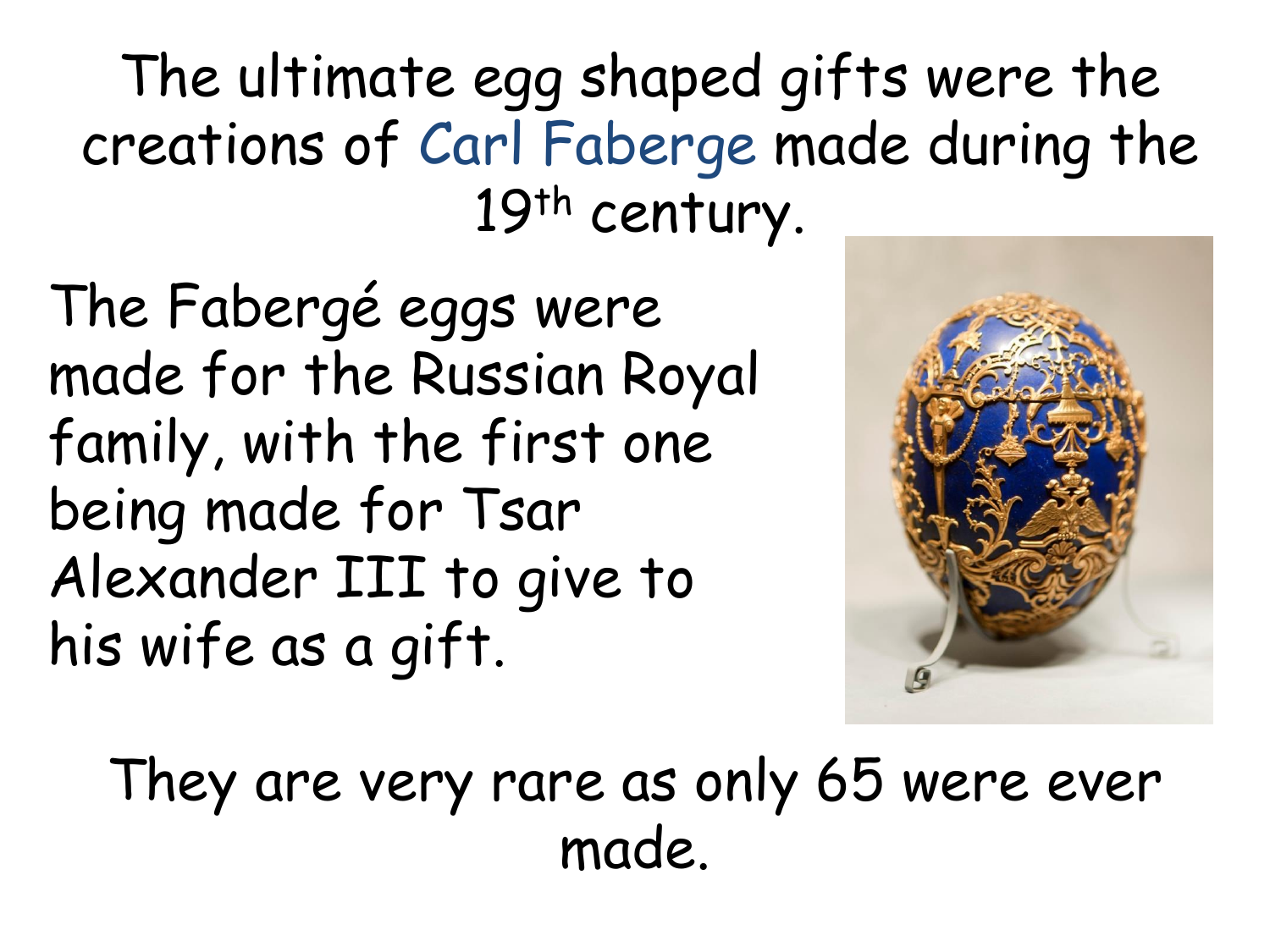## Did you know?

Queen Elizabeth owns three Fabergé eggs.

A Fabergé egg can be worth over £20 million pounds!

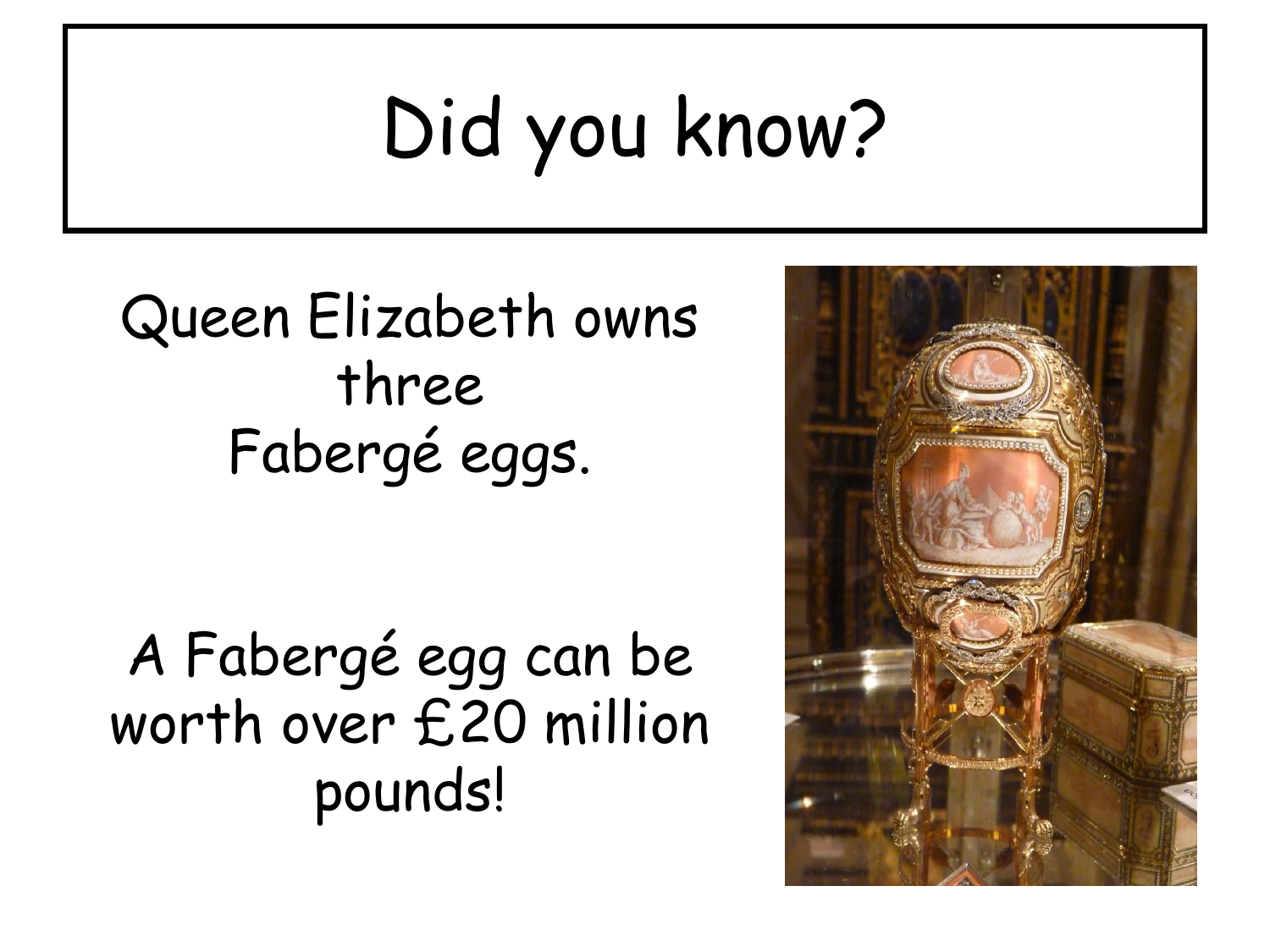Chocolate Easter Eggs were first made in Europe in the early 19<sup>th</sup> century, with France and Germany taking the lead in the new artistic confectionery.

Some early eggs were solid, as the techniques for mass producing moulded chocolate had not been devised.

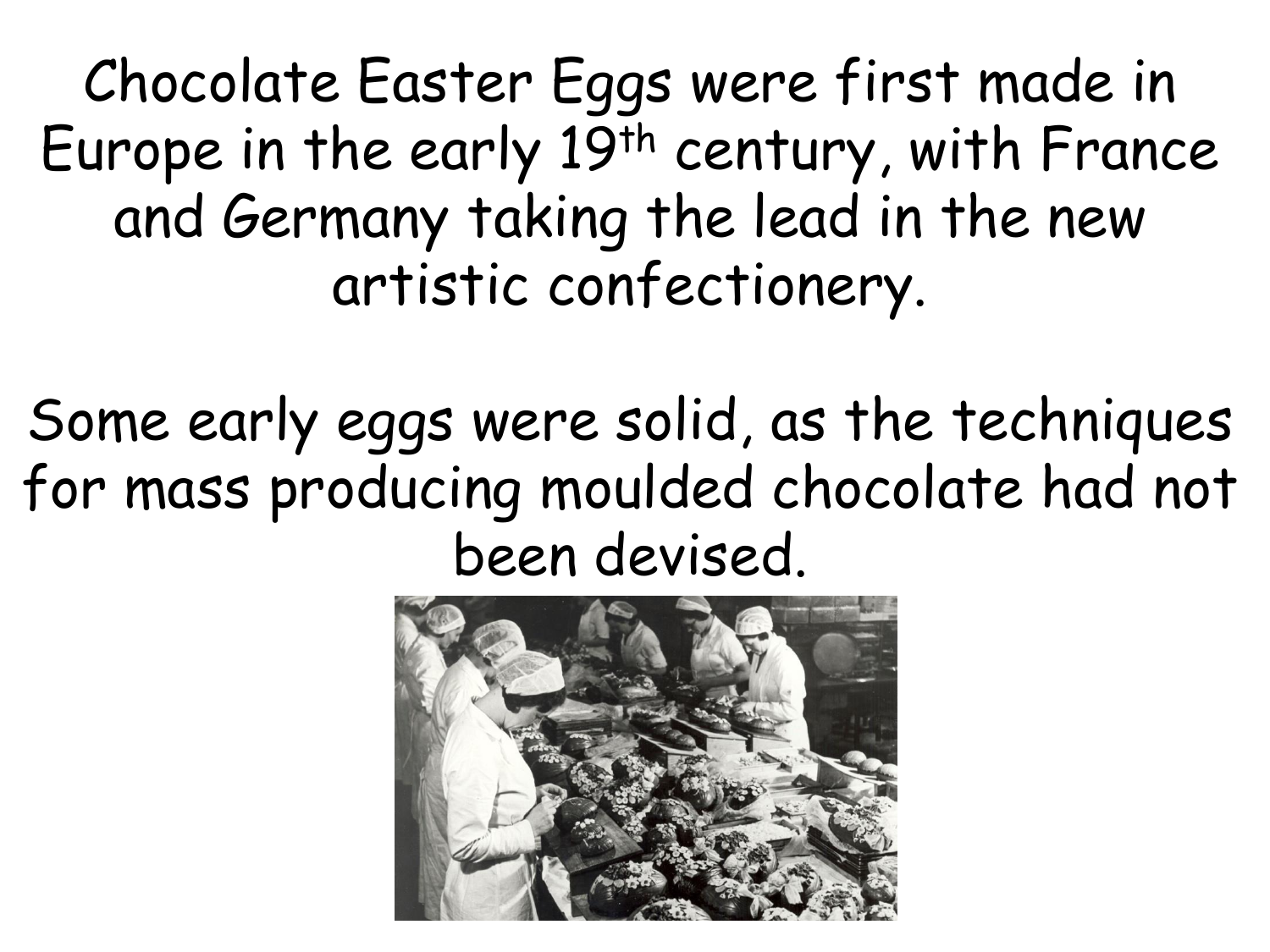#### The detail in Fabergé Eggs